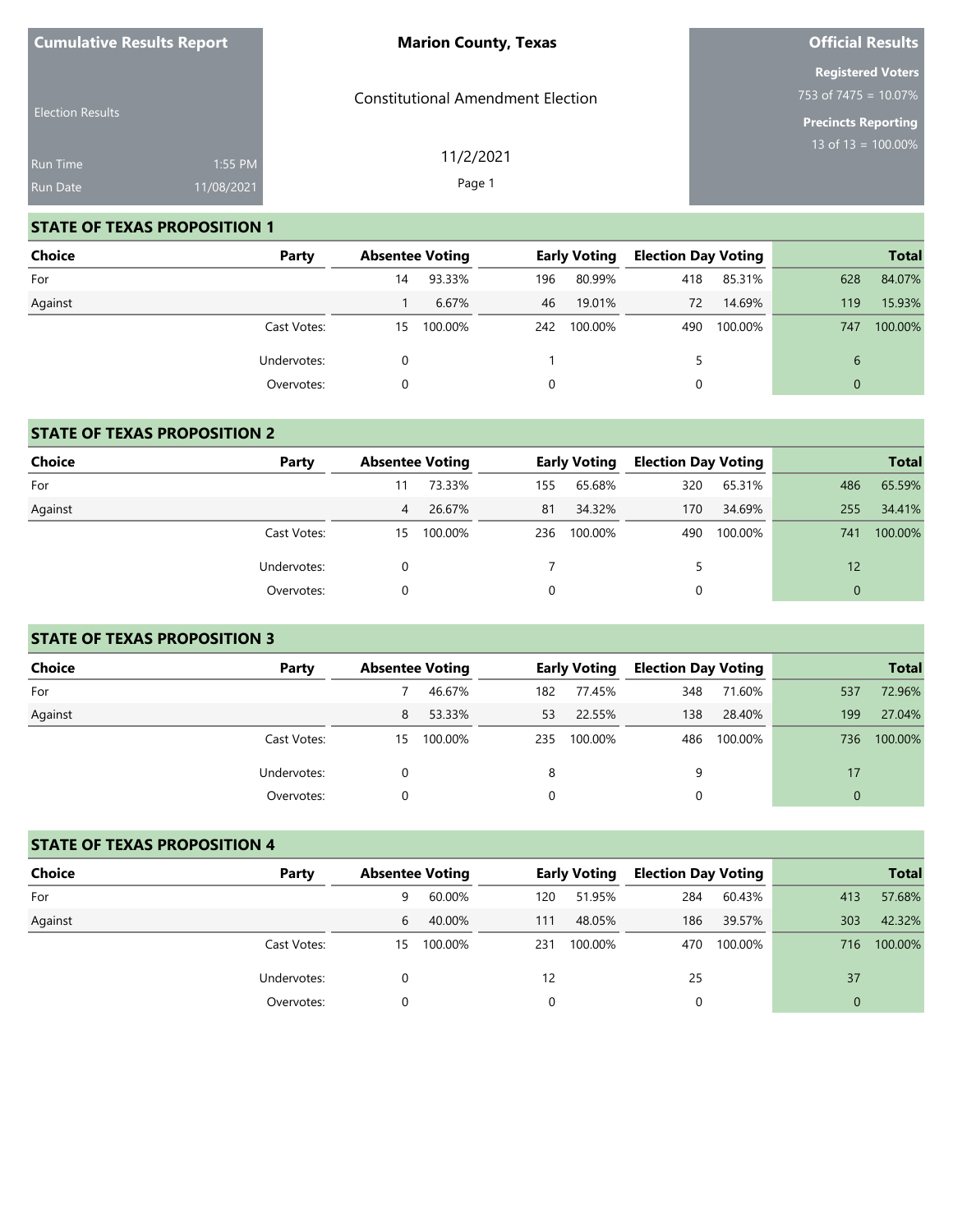| <b>Cumulative Results Report</b> |            | <b>Marion County, Texas</b>              | <b>Official Results</b>                                        |
|----------------------------------|------------|------------------------------------------|----------------------------------------------------------------|
|                                  |            | <b>Constitutional Amendment Election</b> | <b>Registered Voters</b><br>753 of $7475 = 10.07\%$            |
| <b>Election Results</b>          |            |                                          | <b>Precincts Reporting</b><br>13 of 13 = $\overline{100.00\%}$ |
| <b>Run Time</b>                  | 1:55 PM    | 11/2/2021<br>Page 2                      |                                                                |
| <b>Run Date</b>                  | 11/08/2021 |                                          |                                                                |

# **STATE OF TEXAS PROPOSITION 5**

| <b>Choice</b> | Party       | <b>Absentee Voting</b> |         |     | <b>Early Voting</b> | <b>Election Day Voting</b> |         |          | <b>Total</b> |
|---------------|-------------|------------------------|---------|-----|---------------------|----------------------------|---------|----------|--------------|
| For           |             |                        | 73.33%  | 123 | 52.56%              | 296                        | 62.32%  | 430      | 59.39%       |
| Against       |             | 4                      | 26.67%  | 111 | 47.44%              | 179                        | 37.68%  | 294      | 40.61%       |
|               | Cast Votes: | 15                     | 100.00% | 234 | 100.00%             | 475                        | 100.00% | 724      | 100.00%      |
|               | Undervotes: |                        |         | 9   |                     | 20                         |         | 29       |              |
|               | Overvotes:  |                        |         | 0   |                     | 0                          |         | $\Omega$ |              |

## **STATE OF TEXAS PROPOSITION 6**

| <b>Choice</b> | Party       | <b>Absentee Voting</b> |         |     | <b>Early Voting</b> | <b>Election Day Voting</b> |         |          | <b>Total</b> |
|---------------|-------------|------------------------|---------|-----|---------------------|----------------------------|---------|----------|--------------|
| For           |             | 14                     | 93.33%  | 202 | 84.87%              | 429                        | 88.27%  | 645      | 87.28%       |
| Against       |             |                        | 6.67%   | 36  | 15.13%              | 57                         | 11.73%  | 94       | 12.72%       |
|               | Cast Votes: | 15                     | 100.00% | 238 | 100.00%             | 486                        | 100.00% | 739      | 100.00%      |
|               | Undervotes: |                        |         |     |                     | 9                          |         | 14       |              |
|               | Overvotes:  |                        |         | 0   |                     | 0                          |         | $\Omega$ |              |

## **STATE OF TEXAS PROPOSITION 7**

| Choice  | Party       | <b>Absentee Voting</b> |         |     | <b>Early Voting</b> | <b>Election Day Voting</b> |         |          | <b>Total</b> |
|---------|-------------|------------------------|---------|-----|---------------------|----------------------------|---------|----------|--------------|
| For     |             | 14                     | 93.33%  | 219 | 92.02%              | 445                        | 91.75%  | 678      | 91.87%       |
| Against |             |                        | 6.67%   | 19  | 7.98%               | 40                         | 8.25%   | 60       | 8.13%        |
|         | Cast Votes: | 15                     | 100.00% | 238 | 100.00%             | 485                        | 100.00% | 738      | 100.00%      |
|         | Undervotes: |                        |         |     |                     | 10                         |         | 15       |              |
|         | Overvotes:  |                        |         |     |                     | $\Omega$                   |         | $\Omega$ |              |

## **STATE OF TEXAS PROPOSITION 8**

| Choice  | Party       |    | <b>Absentee Voting</b> |     | <b>Early Voting</b> | <b>Election Day Voting</b> |         |              | <b>Total</b> |
|---------|-------------|----|------------------------|-----|---------------------|----------------------------|---------|--------------|--------------|
| For     |             | 14 | 93.33%                 | 217 | 91.56%              | 454                        | 93.03%  | 685          | 92.57%       |
| Against |             |    | 6.67%                  | 20  | 8.44%               | 34                         | 6.97%   | 55           | 7.43%        |
|         | Cast Votes: | 15 | 100.00%                | 237 | 100.00%             | 488                        | 100.00% | 740          | 100.00%      |
|         | Undervotes: |    |                        | 6   |                     |                            |         | 13           |              |
|         | Overvotes:  |    |                        | 0   |                     | 0                          |         | $\mathbf{0}$ |              |